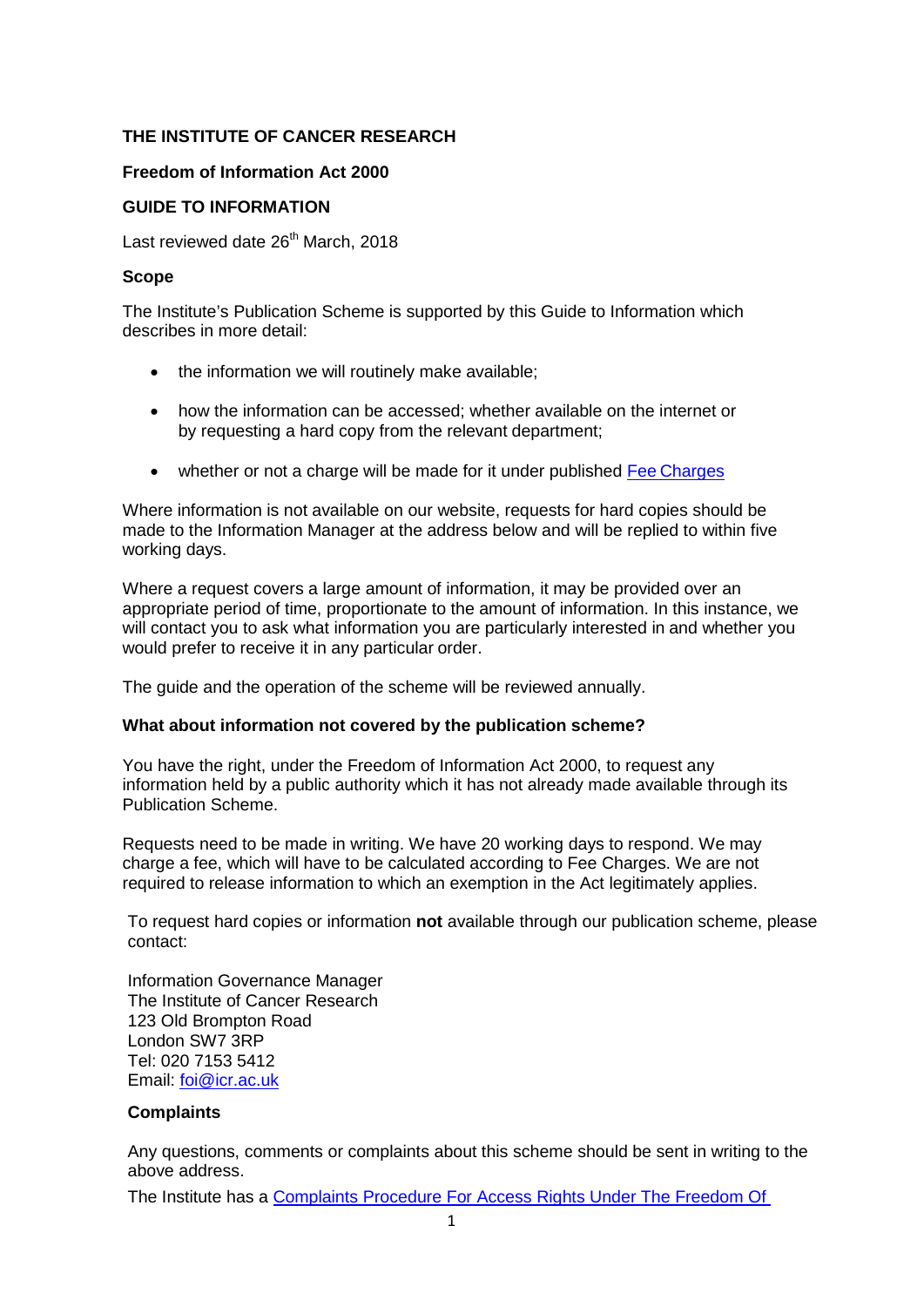# Information Act 2000.

# **Contents**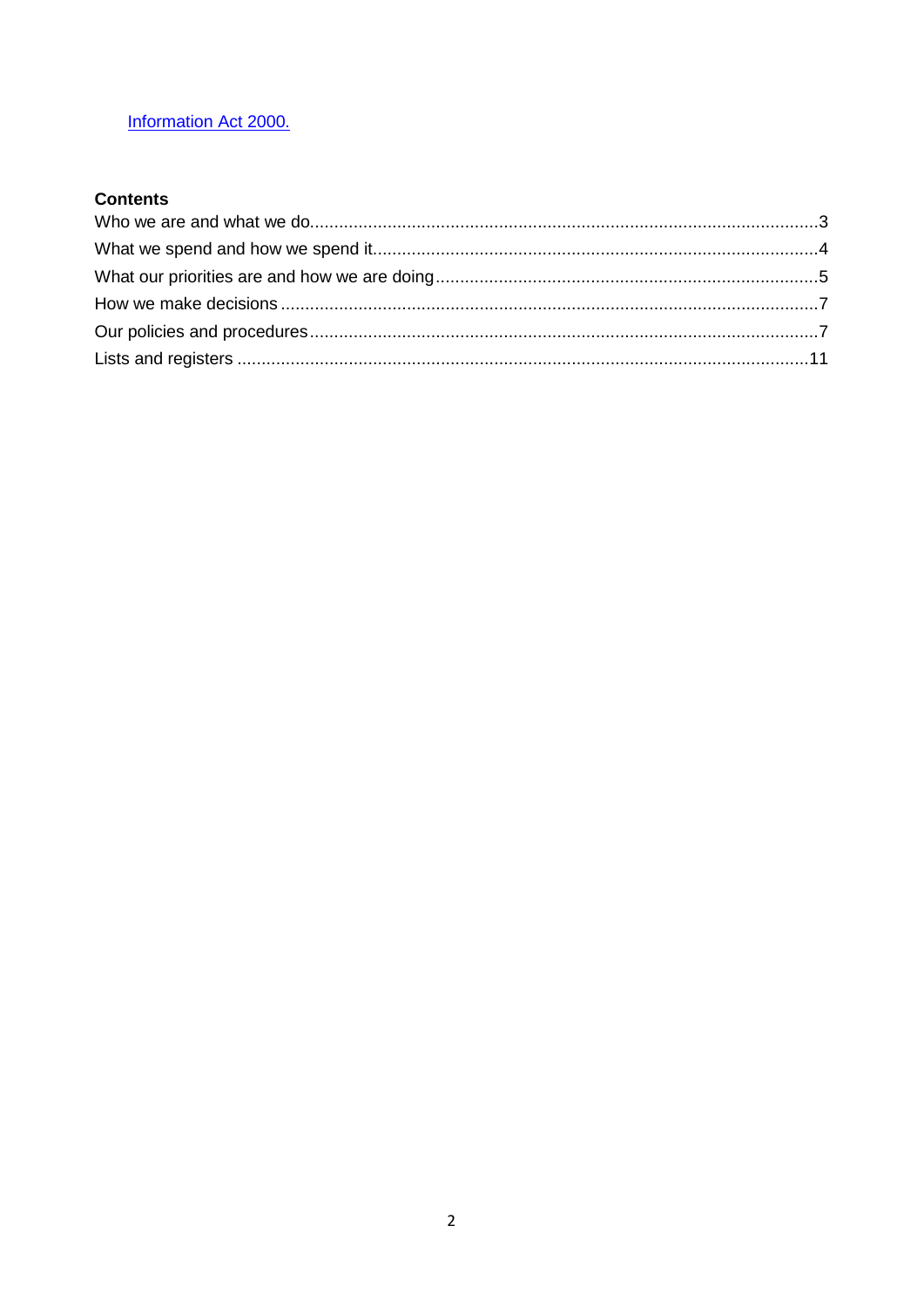<span id="page-2-0"></span>

| <b>Information</b>                     | <b>Documentation</b>                                                                                                 | <b>Web link</b>                                                                                                                 |
|----------------------------------------|----------------------------------------------------------------------------------------------------------------------|---------------------------------------------------------------------------------------------------------------------------------|
| Who we are and what we do              |                                                                                                                      | Organisational information structures, locations and contacts.                                                                  |
| Legal<br>framework                     | Memorandum<br>and Articles of<br>Association                                                                         | http://www.icr.ac.uk/about_us/corporate_gove<br>rnance/index.shtml                                                              |
| How the<br>institution is<br>organised | Corporate<br>Governance<br>including<br>membership of<br>the Governing<br>Body and sub-<br>committees                | http://www.icr.ac.uk/about_us/corporate_gove<br>rnance/index.shtml                                                              |
|                                        | Terms of<br>Reference for<br>the Governing<br>Body and the<br>sub-committees<br>that report to the<br>Governing Body | Hard copy only                                                                                                                  |
|                                        | Management<br>structure and<br>responsibilities<br>of senior<br>personnel                                            | http://www.icr.ac.uk/about_us/management_st<br>ructure/index.shtml                                                              |
|                                        | Research<br>structure and<br>key personnel                                                                           | http://www.icr.ac.uk/research/research_divisio<br>ns/index.shtml<br>http://www.icr.ac.uk/our-<br>research/researchers-and-teams |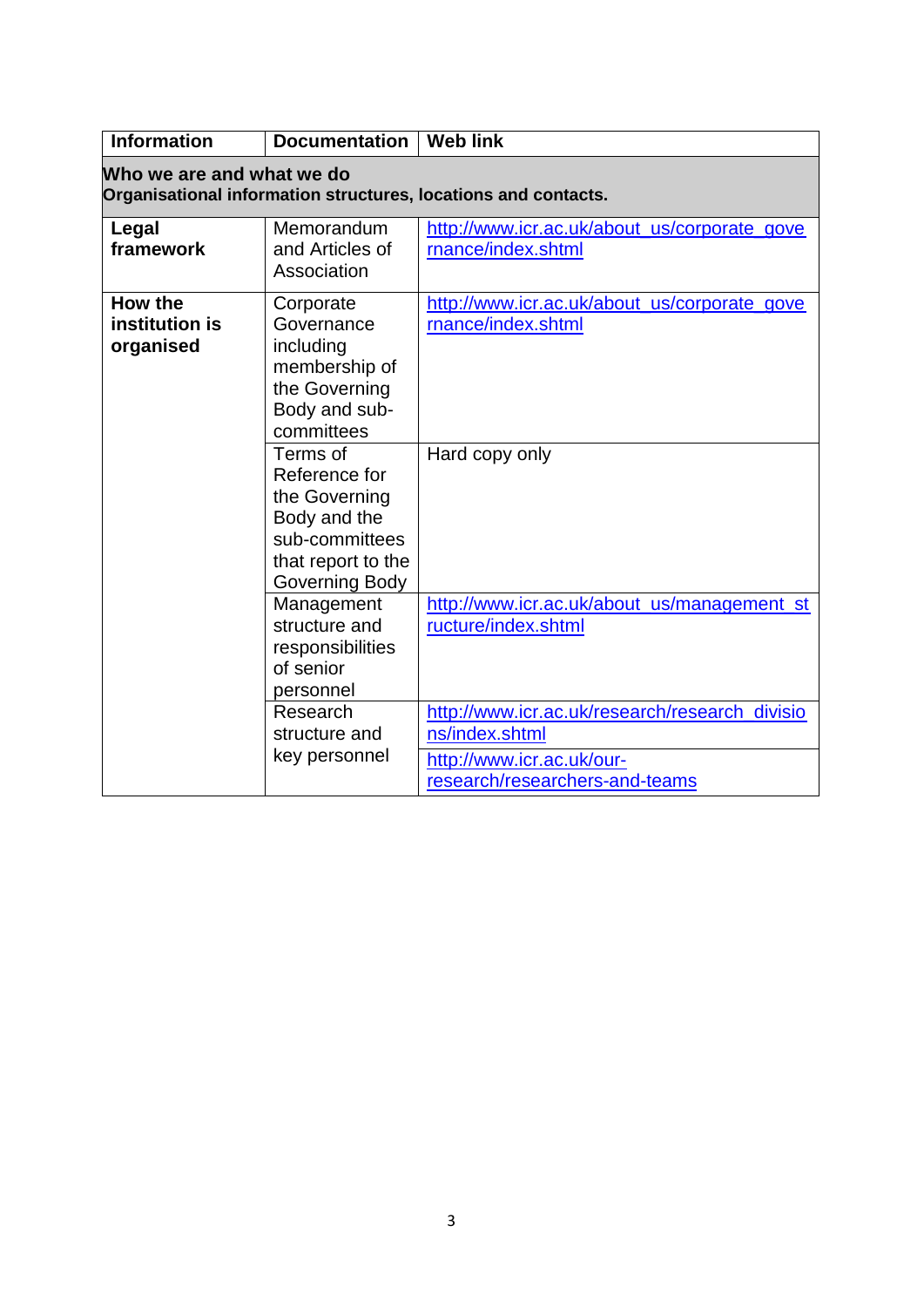<span id="page-3-0"></span>

|                                             | Education<br>structure and        | http://www.icr.ac.uk/education/index.shtml                                     |
|---------------------------------------------|-----------------------------------|--------------------------------------------------------------------------------|
|                                             | key personnel                     |                                                                                |
| <b>Location and</b>                         | <b>Staff contacts</b>             | http://www.icr.ac.uk/contact_us/index.shtml                                    |
| contact details                             |                                   |                                                                                |
|                                             | Addresses and<br>directions to    |                                                                                |
|                                             | The Institute's                   |                                                                                |
|                                             | sites                             |                                                                                |
| <b>Lists of and</b>                         | Subsidiary                        | http://www.icr.ac.uk/about-us/how-we-are-                                      |
| information                                 | companies<br>found in Annual      | funded/annual-reports                                                          |
| relating to<br>organisations                | <b>Accounts</b>                   |                                                                                |
| which the HEI                               |                                   |                                                                                |
| has                                         |                                   |                                                                                |
| responsibility                              |                                   |                                                                                |
| for, those it<br>works in                   |                                   |                                                                                |
| partnership                                 |                                   |                                                                                |
| with, those it                              |                                   |                                                                                |
| sponsors and                                |                                   |                                                                                |
| companies<br>wholly or                      |                                   |                                                                                |
| partially owned                             |                                   |                                                                                |
| by it.                                      |                                   |                                                                                |
| <b>Student</b>                              | <b>Student</b>                    | Available on request                                                           |
| activities                                  | Committee<br>terms of             |                                                                                |
|                                             | reference                         |                                                                                |
|                                             | What we spend and how we spend it |                                                                                |
|                                             |                                   | Financial information relating to projected and actual income and expenditure, |
| procurement, contracts and financial audit. |                                   |                                                                                |
| <b>Funding /</b>                            | Institute's                       | http://www.icr.ac.uk/about-us/how-we-are-                                      |
| income.                                     | income                            | funded                                                                         |
|                                             | summary<br>Institute's            | http://www.icr.ac.uk/about-us/how-we-are-                                      |
|                                             | expenditure                       | funded/income-and-expenditure                                                  |
|                                             | summary                           |                                                                                |
|                                             |                                   |                                                                                |
|                                             |                                   |                                                                                |
|                                             |                                   |                                                                                |
| <b>Financial</b>                            | <b>Annual Report</b>              | http://www.icr.ac.uk/about-us/how-we-are-                                      |
| statements,                                 | and Accounts                      | funded/annual-reports                                                          |
| budgets and                                 |                                   |                                                                                |
| variance reports<br>including audit         |                                   |                                                                                |
| and capital                                 |                                   |                                                                                |
| programme                                   |                                   |                                                                                |
| information                                 |                                   |                                                                                |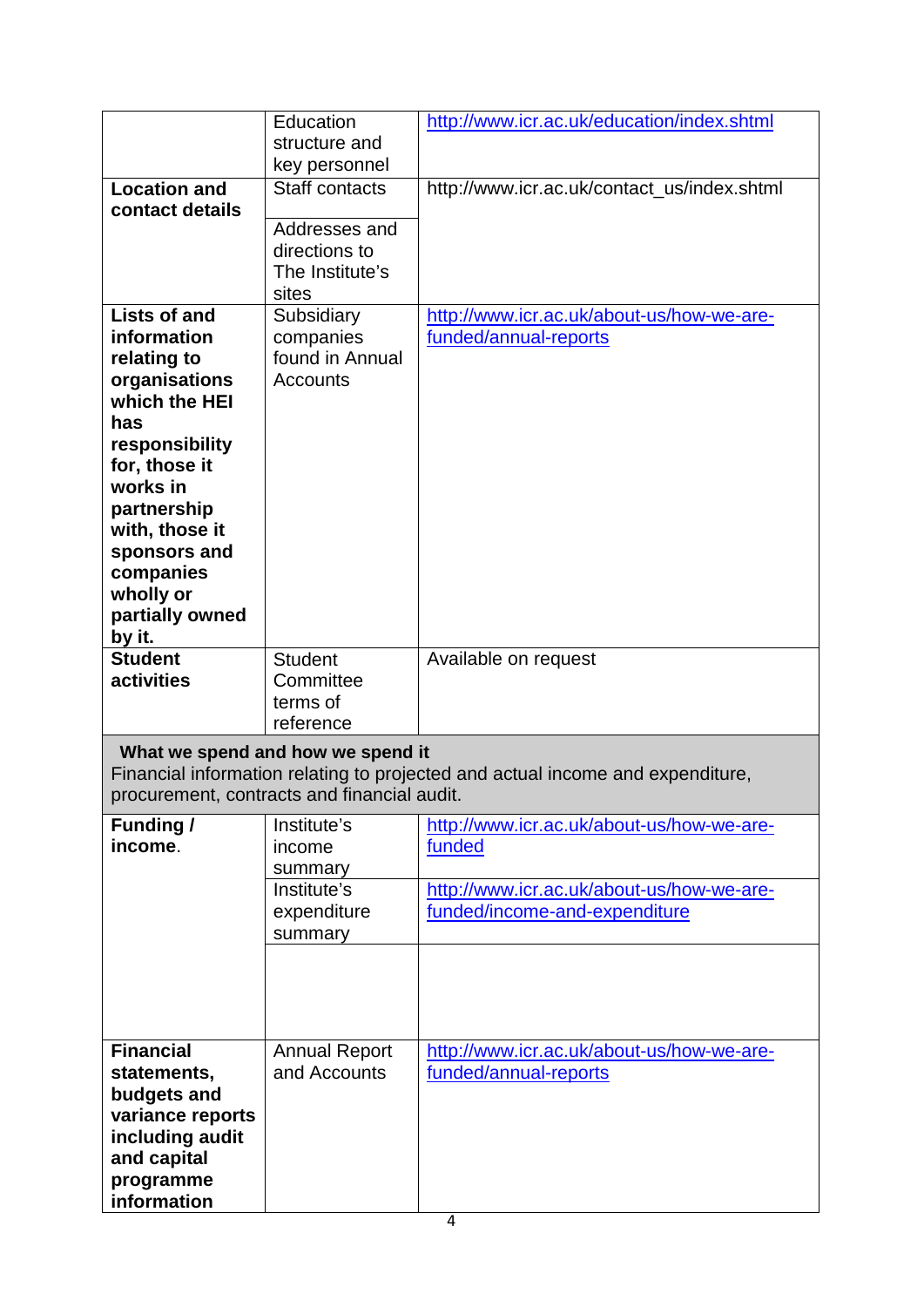<span id="page-4-0"></span>

| <b>Financial</b>                | Investment                                   | Hard copies only                                                               |
|---------------------------------|----------------------------------------------|--------------------------------------------------------------------------------|
| regulations and<br>procedures   | Policy                                       |                                                                                |
|                                 | <b>Reserves Policy</b>                       |                                                                                |
|                                 | Standing<br>Financial                        |                                                                                |
|                                 | Instructions                                 |                                                                                |
|                                 | A guide for                                  | Hard copies only                                                               |
|                                 | members to The                               |                                                                                |
|                                 | Institute pension                            |                                                                                |
|                                 | scheme                                       |                                                                                |
|                                 |                                              |                                                                                |
| <b>Staff</b>                    | Procedures for                               | Hard copies only                                                               |
| allowances and<br>expenses      | travel,<br>subsistence and                   |                                                                                |
|                                 | hospitality                                  |                                                                                |
|                                 |                                              |                                                                                |
|                                 |                                              |                                                                                |
|                                 |                                              |                                                                                |
|                                 |                                              |                                                                                |
|                                 |                                              |                                                                                |
|                                 |                                              |                                                                                |
|                                 |                                              |                                                                                |
|                                 |                                              |                                                                                |
| Staff pay and                   | Salary scales                                | Hard copy only                                                                 |
| grading                         |                                              |                                                                                |
| <b>structures</b>               |                                              |                                                                                |
| <b>Register of</b><br>suppliers | Suppliers report                             | Hard copy only                                                                 |
|                                 |                                              |                                                                                |
|                                 |                                              |                                                                                |
| <b>Procurement</b>              | Purchasing                                   | Hard copy - may be available on external                                       |
| and tender                      | policies and                                 | website at a later date                                                        |
| procedures and                  | procedures                                   |                                                                                |
| reports                         | Ratification/Ten<br>der Reports              | Hard copy - may be available on external<br>website at a later date            |
| <b>Contracts</b>                |                                              | https://in-tendhost.co.uk/icr/aspx/Home                                        |
|                                 |                                              |                                                                                |
| <b>Research</b>                 | Research                                     | http://www.icr.ac.uk/about-us/how-we-are-                                      |
| funding                         | funding                                      | funded/annual-reports                                                          |
|                                 | including grants                             |                                                                                |
|                                 | income                                       |                                                                                |
|                                 | What our priorities are and how we are doing |                                                                                |
|                                 |                                              | Strategies and plans, performance indicators, audits, inspections and reviews. |
| <b>Annual report</b>            | <b>Strategic Plan</b>                        | http://www.icr.ac.uk/about-us/our-organisational-                              |
|                                 |                                              | <b>strategy</b>                                                                |
| <b>Corporate and</b>            | <b>Annual Review</b>                         | Hard copy - May be online at a later date                                      |
| business plans                  |                                              |                                                                                |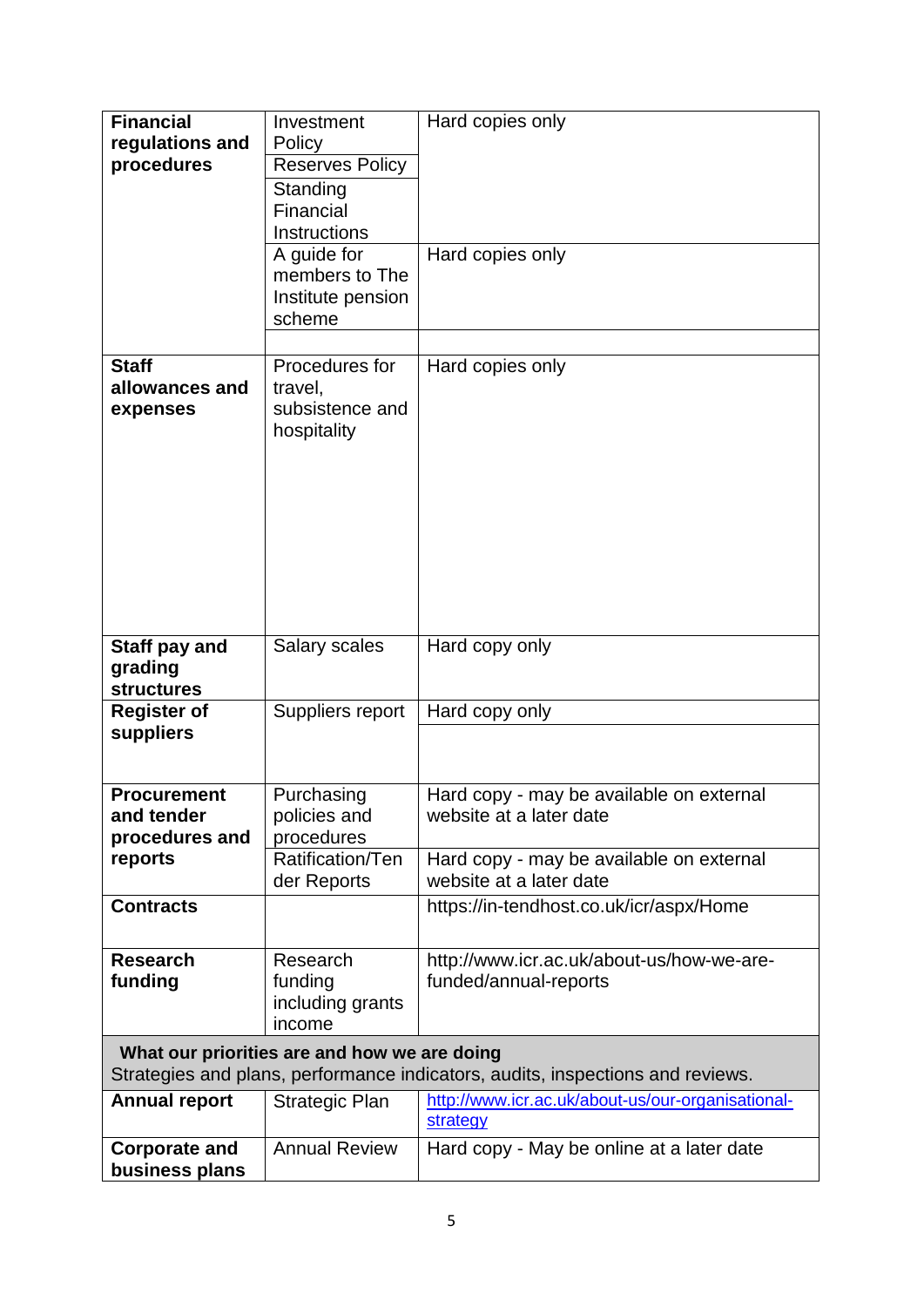| <b>Teaching and</b><br>learning<br>strategy<br><b>Academic</b><br>quality and<br>standards<br><b>Privacy impact</b> | <b>Annual Reviews</b><br>for Development<br>and Academic<br><b>Services</b><br>Teaching &<br>Learning<br>Strategy<br>Academic<br>Framework<br>Privacy impact                                                                                                                                                                                                                | Hard copy<br>http://www.icr.ac.uk/studying-at-the-<br>icr/resources-and-support/policies-and-<br>strategies/learning-teaching-strategy<br>http://www.icr.ac.uk/studying-at-the-<br>icr/resources-and-support/policies-and-<br>strategies/quality-assurance<br>Hard copy only |
|---------------------------------------------------------------------------------------------------------------------|-----------------------------------------------------------------------------------------------------------------------------------------------------------------------------------------------------------------------------------------------------------------------------------------------------------------------------------------------------------------------------|------------------------------------------------------------------------------------------------------------------------------------------------------------------------------------------------------------------------------------------------------------------------------|
| assessments                                                                                                         | assessments<br>summary                                                                                                                                                                                                                                                                                                                                                      |                                                                                                                                                                                                                                                                              |
| <b>External and</b><br>internal audit;<br>review<br>information                                                     | Internal<br>Terms of<br>Reference for<br><b>Academic Board</b><br>(Academic<br><b>Board approve</b><br>teaching<br>programmes-<br>Terms of<br>Reference and<br><b>Minutes</b><br>available in<br>other sections of<br>schedule)<br><b>External</b><br>Outcome of the<br>Research<br>Assessment<br>Exercise/Resear<br>ch Excellence<br>Framework<br>Report by the<br>Quality | Hard copy only<br>http://www.icr.ac.uk/research/rae_assessment<br>/index.shtml<br>http://www.qaa.ac.uk/en/ReviewsAndReports/D<br>ocuments/Institute%20of%20Cancer%20Rese                                                                                                     |
|                                                                                                                     | Assurance<br>Agency                                                                                                                                                                                                                                                                                                                                                         | arch/Institute-of-Cancer-Research-IRENI-<br>12.pdf                                                                                                                                                                                                                           |
| Corporate<br>relations                                                                                              | Consultancy<br>Policy                                                                                                                                                                                                                                                                                                                                                       | Hard copy only                                                                                                                                                                                                                                                               |
| <b>Government</b><br>and regulatory<br>reports                                                                      | Quality<br>Assurance<br>Agency<br>Institutional<br><b>Review</b> (as<br>above)                                                                                                                                                                                                                                                                                              | http://www.qaa.ac.uk/en/ReviewsAndReports/D<br>ocuments/Institute%20of%20Cancer%20Rese<br>arch/Institute-of-Cancer-Research-IRENI-<br>12.pdf                                                                                                                                 |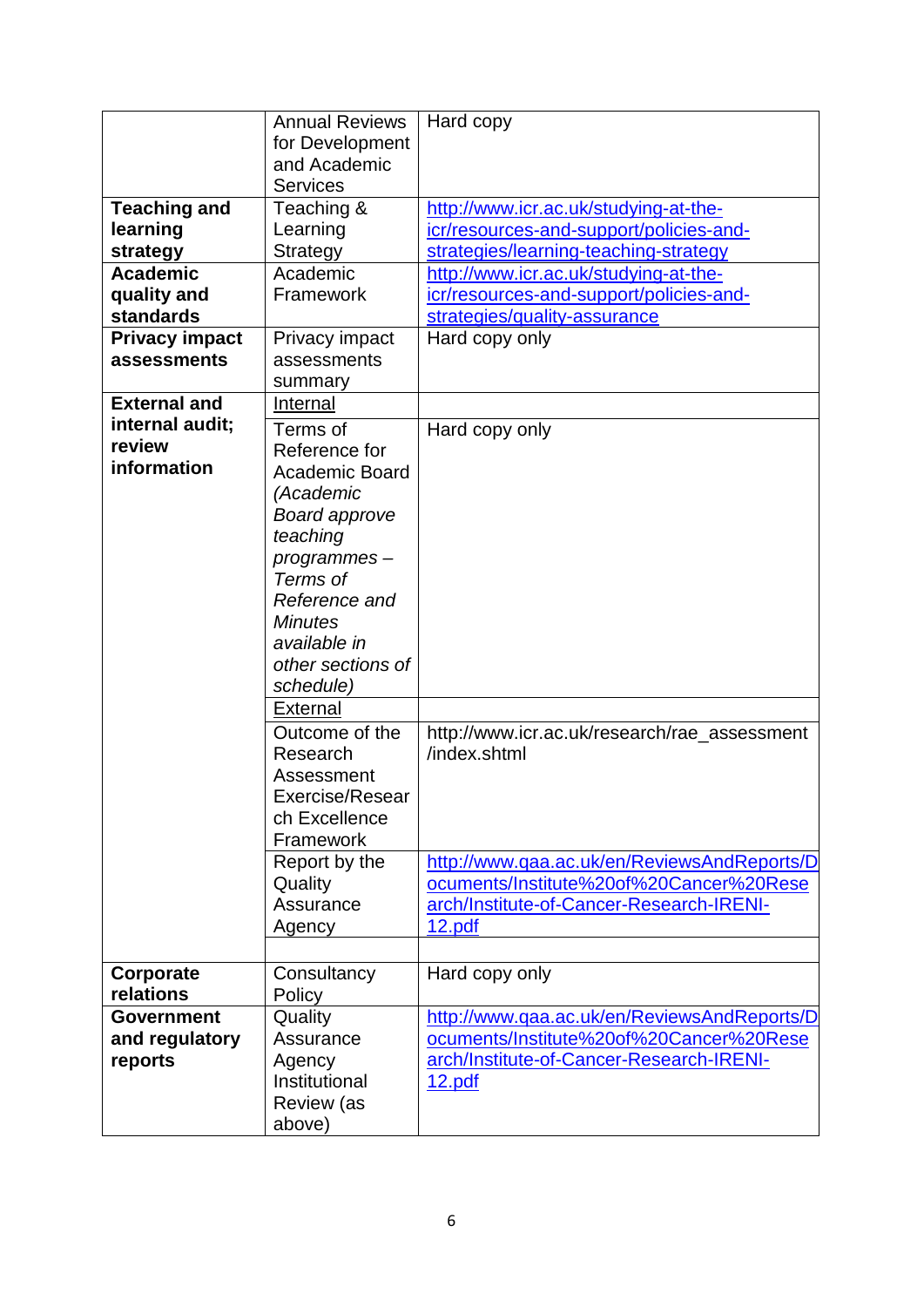<span id="page-6-1"></span><span id="page-6-0"></span>

| The HEI's                     | Annual                                              | http://www.icr.ac.uk/about-                                                        |
|-------------------------------|-----------------------------------------------------|------------------------------------------------------------------------------------|
| compliance with               | <b>Equalities</b>                                   | us/responsibility/equality-and-diversity                                           |
| its duties under              | Report                                              |                                                                                    |
| the Equality Act              |                                                     |                                                                                    |
| 2010                          |                                                     |                                                                                    |
|                               |                                                     |                                                                                    |
| <b>How we make decisions</b>  |                                                     |                                                                                    |
|                               | Decision making processes and records of decisions. |                                                                                    |
| Agendas,                      | Board of                                            | Hard copy only                                                                     |
| officers'                     | <b>Trustees</b>                                     |                                                                                    |
| reports,                      | agenda and                                          |                                                                                    |
| background                    | minutes                                             |                                                                                    |
| papers and                    | <b>Academic Board</b>                               | Hard copy only                                                                     |
| minutes from                  | Executive                                           | Hard copy only                                                                     |
| governing body,               | <b>Strategy Board</b>                               |                                                                                    |
| Council /                     | <b>Summaries</b>                                    |                                                                                    |
| Senate,                       |                                                     |                                                                                    |
| academic                      |                                                     |                                                                                    |
| boards, steering              |                                                     |                                                                                    |
| groups and                    |                                                     |                                                                                    |
| committees                    |                                                     |                                                                                    |
| <b>Teaching and</b>           | Academic Board                                      | Hard copy only                                                                     |
| learning                      | minutes                                             |                                                                                    |
| committee                     |                                                     |                                                                                    |
| minutes                       |                                                     |                                                                                    |
| <b>Appointment</b>            | Procedures for                                      | Hard copy only                                                                     |
| committees and                | appointment to                                      |                                                                                    |
| procedures                    | the Governing                                       |                                                                                    |
|                               | <b>Body</b>                                         |                                                                                    |
|                               | <b>Whistle Blowing</b>                              | Hard copy only                                                                     |
|                               | Policy                                              |                                                                                    |
|                               |                                                     |                                                                                    |
|                               |                                                     |                                                                                    |
| Our policies and procedures   |                                                     |                                                                                    |
|                               |                                                     | Current written protocols, policies and procedures for delivering our services and |
| responsibilities.             |                                                     |                                                                                    |
| <b>Policies and</b>           | <b>HEFCE</b>                                        | Hard copy only                                                                     |
| procedures for                | Financial                                           |                                                                                    |
| conducting HEI                | Memorandum                                          |                                                                                    |
| <b>business Codes</b>         |                                                     |                                                                                    |
|                               |                                                     |                                                                                    |
| of practice,                  |                                                     |                                                                                    |
| memoranda of                  |                                                     |                                                                                    |
| understanding,                |                                                     |                                                                                    |
| procedural                    |                                                     |                                                                                    |
|                               |                                                     |                                                                                    |
| rules, standing<br>orders and |                                                     |                                                                                    |
| similar                       |                                                     |                                                                                    |
|                               |                                                     |                                                                                    |
| information<br>should be      |                                                     |                                                                                    |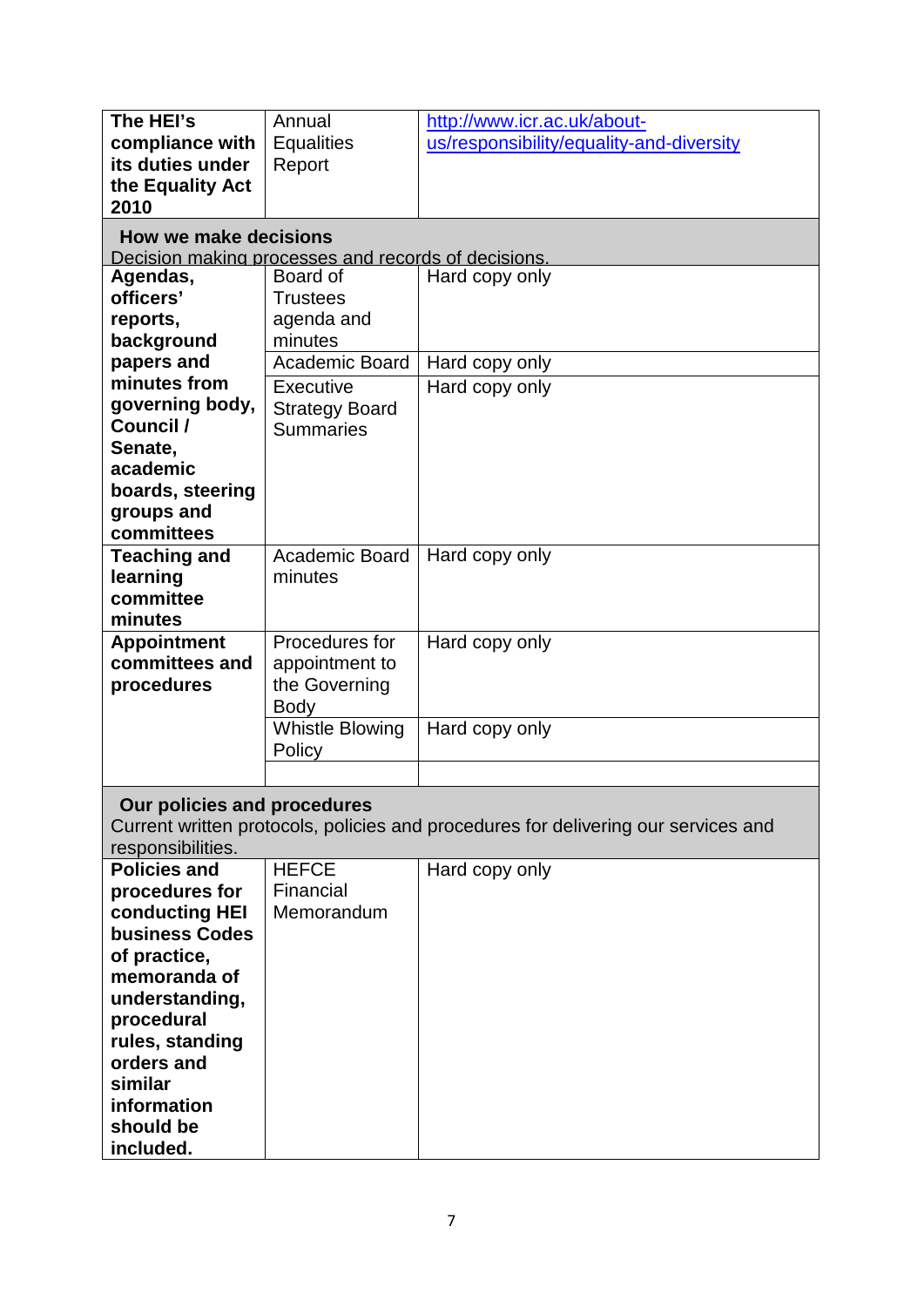| <b>Procedures and</b><br>policies relating<br>academic<br>to<br>services | Procedure for<br>the award of<br>honorary<br>degrees                                                 | Hard copy only                                                                                                             |
|--------------------------------------------------------------------------|------------------------------------------------------------------------------------------------------|----------------------------------------------------------------------------------------------------------------------------|
|                                                                          | <b>ICR</b><br>regulations<br>on general<br>academic<br>examinations<br>and course<br>regulations     | Hard copy only                                                                                                             |
| <b>Procedures and</b><br>policies relating<br>to student<br>services     | Admissions<br>policy                                                                                 | http://www.icr.ac.uk/studying-at-the-icr/phds-for-<br>science-graduates/phd-application-information                        |
|                                                                          | Code of practice<br>for research<br>degrees<br>including<br>internal<br>discipline,<br>complaint and | http://www.icr.ac.uk/studying-at-the-<br>icr/resources-and-support/policies-and-<br>strategies/key-policies-and-procedures |
|                                                                          | <b>MSc student</b><br>handbook                                                                       | http://www.icr.ac.uk/studying-at-the-<br>icr/opportunities-for-clinicians/msc-in-<br>oncology/course-modules               |
|                                                                          | <b>MSc student</b><br>discipline and<br>complaint<br>procedures                                      | http://www.icr.ac.uk/studying-at-the-<br>icr/resources-and-support/policies-and-<br>strategies/key-policies-and-procedures |
|                                                                          | Procedures for<br>the restriction of<br>access to the<br>thesis                                      | Hard copy only                                                                                                             |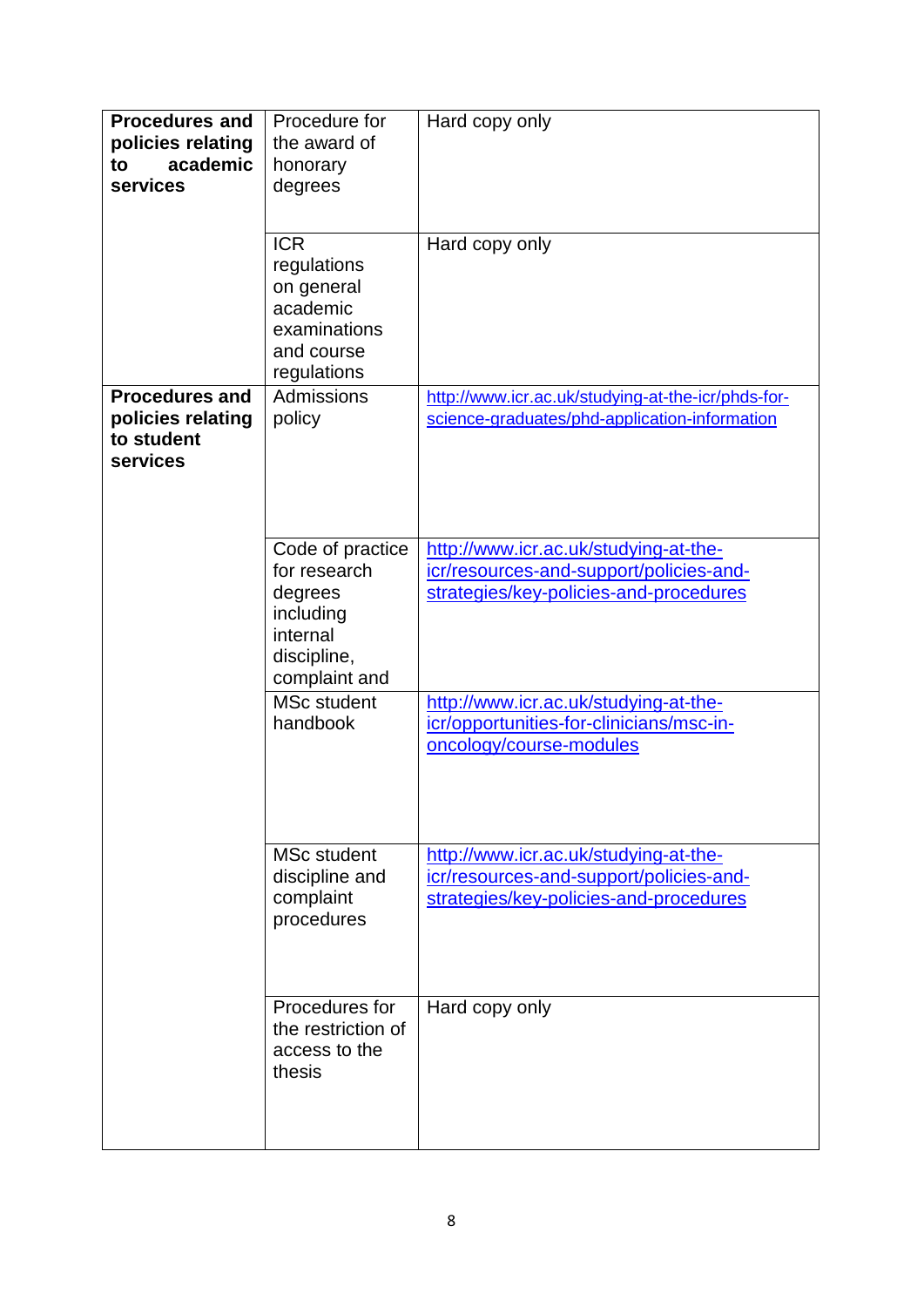| <b>Procedures and</b> | Policies and        | Hard copy only |
|-----------------------|---------------------|----------------|
| policies relating     | procedures          |                |
| to human              | relating to         |                |
| resources             | conditions of       |                |
|                       | employment          |                |
|                       | Grievance           | Hard copy only |
|                       | policy and          |                |
|                       | procedure           |                |
|                       | Disciplinary        | Hard copy only |
|                       | policy and          |                |
|                       | procedure           |                |
|                       | <b>Bullying and</b> | Hard copy only |
|                       | harassment          |                |
|                       | policy and          |                |
|                       | guidelines          |                |
|                       | Induction $-$       | Hard copy only |
|                       | details of areas    |                |
|                       | coved and           |                |
|                       |                     |                |
|                       | procedures          |                |
|                       | Policies and        | Hard copy only |
|                       | procedures          |                |
|                       | relating to         |                |
|                       | probation           |                |
|                       | Policies and        | Hard copy only |
|                       | procedures          |                |
|                       | pertaining to       |                |
|                       | appraisal           |                |
|                       |                     |                |
|                       | Policies and        | Hard copy only |
|                       | procedures          |                |
|                       | relating to the     |                |
|                       | on-going            |                |
|                       | development of      |                |
|                       | staff               |                |
|                       | Policies on         | Hard copy only |
|                       | upgrades and        |                |
|                       | promotions          |                |
|                       |                     |                |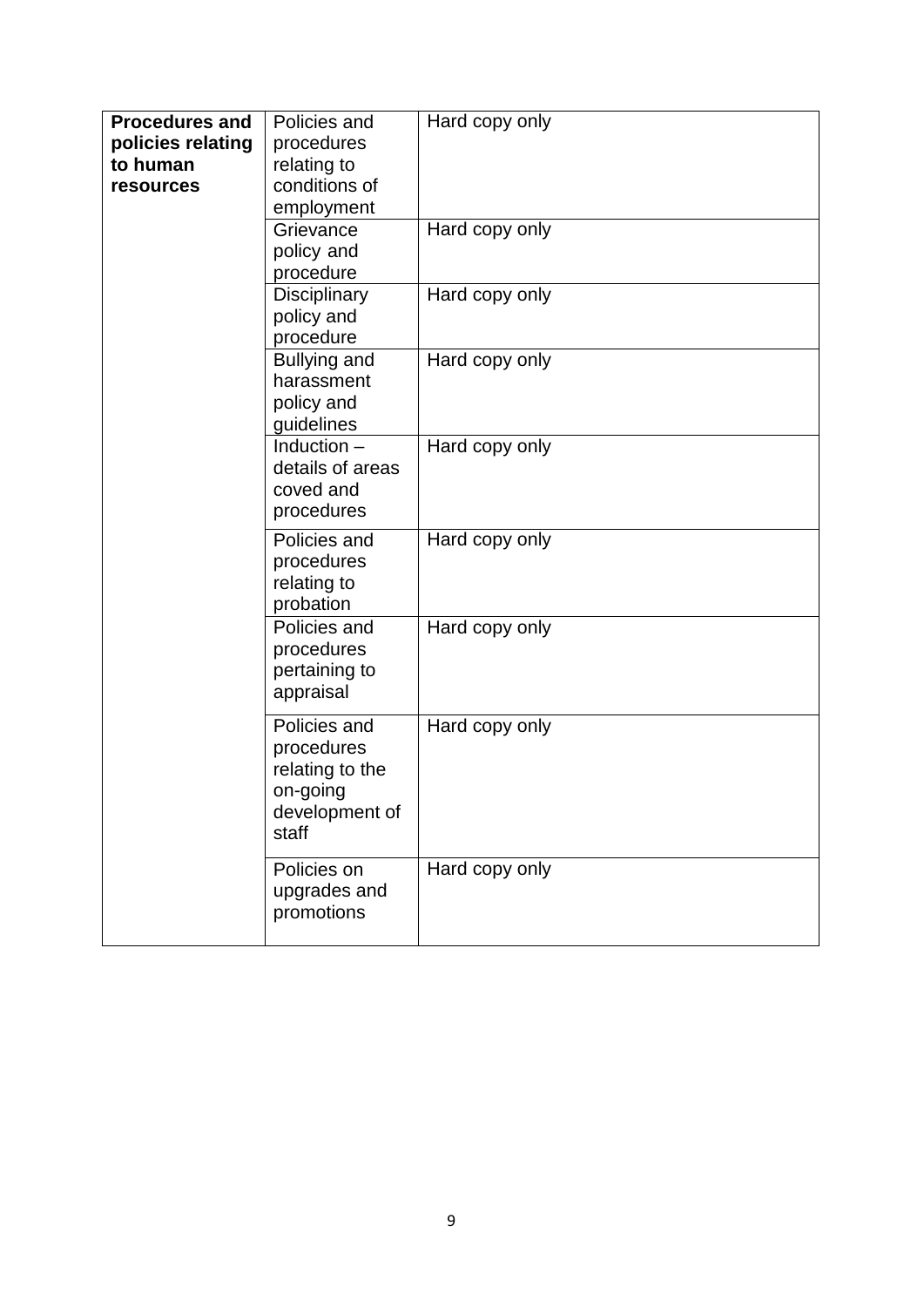| Pay policy<br>statement                                                                  | Pay Policy for<br><b>Senior Staff</b><br>included in<br><b>Annual Report</b>                                                                                | http://www.icr.ac.uk/about-us/how-we-are-<br>funded/annual-reports                                                                                                      |
|------------------------------------------------------------------------------------------|-------------------------------------------------------------------------------------------------------------------------------------------------------------|-------------------------------------------------------------------------------------------------------------------------------------------------------------------------|
| <b>Procedures and</b><br>policies relating<br>to recruitment                             | Policies,<br>statements,<br>procedures and<br>guidelines<br>relating to<br>recruitment<br>Job vacancies                                                     | Hard copy on http://www.icr.ac.uk/studying-at-<br>the-icr/resources-and-support/policies-and-<br>strategies/key-policies-and-procedures<br>http://www.icr.ac.uk/careers |
| Code of<br><b>Conduct for</b><br>members of<br>governing<br>bodies                       | Code of best<br>practice for<br>members of the<br>Governing Body                                                                                            | Hard copy only                                                                                                                                                          |
| <b>Equality and</b><br><b>Diversity</b><br>policies;<br><b>Equality</b><br><b>Scheme</b> | Policies,<br>schemes and<br>annual reports<br>relating to Equal<br>Opportunities,<br>Race Equality,<br><b>Gender Equality</b><br>and Disability<br>Equality | http://www.icr.ac.uk/about-<br>us/responsibility/equality-and-diversity                                                                                                 |
| <b>Health and</b><br><b>Safety</b>                                                       | Health, Safety<br>and<br>Environment<br>Policy                                                                                                              | Hard copy - may be available on external<br>website at a later date                                                                                                     |
| <b>Estate</b><br>management                                                              | Eco-campus<br>Scheme                                                                                                                                        | http://moodle.loreus.com/                                                                                                                                               |
|                                                                                          | <b>Draft</b><br>Environmental<br>Policy                                                                                                                     | Hard copy - may be available on external<br>website at a later date                                                                                                     |
|                                                                                          | <b>Waste Disposal</b><br>Policy                                                                                                                             | Hard copy - may be available on external<br>website at a later date                                                                                                     |
|                                                                                          | <b>Estates Strategy</b>                                                                                                                                     | Hard Copy only                                                                                                                                                          |
|                                                                                          | Waste Index                                                                                                                                                 | Hard copy - may be available on external<br>website at a later date                                                                                                     |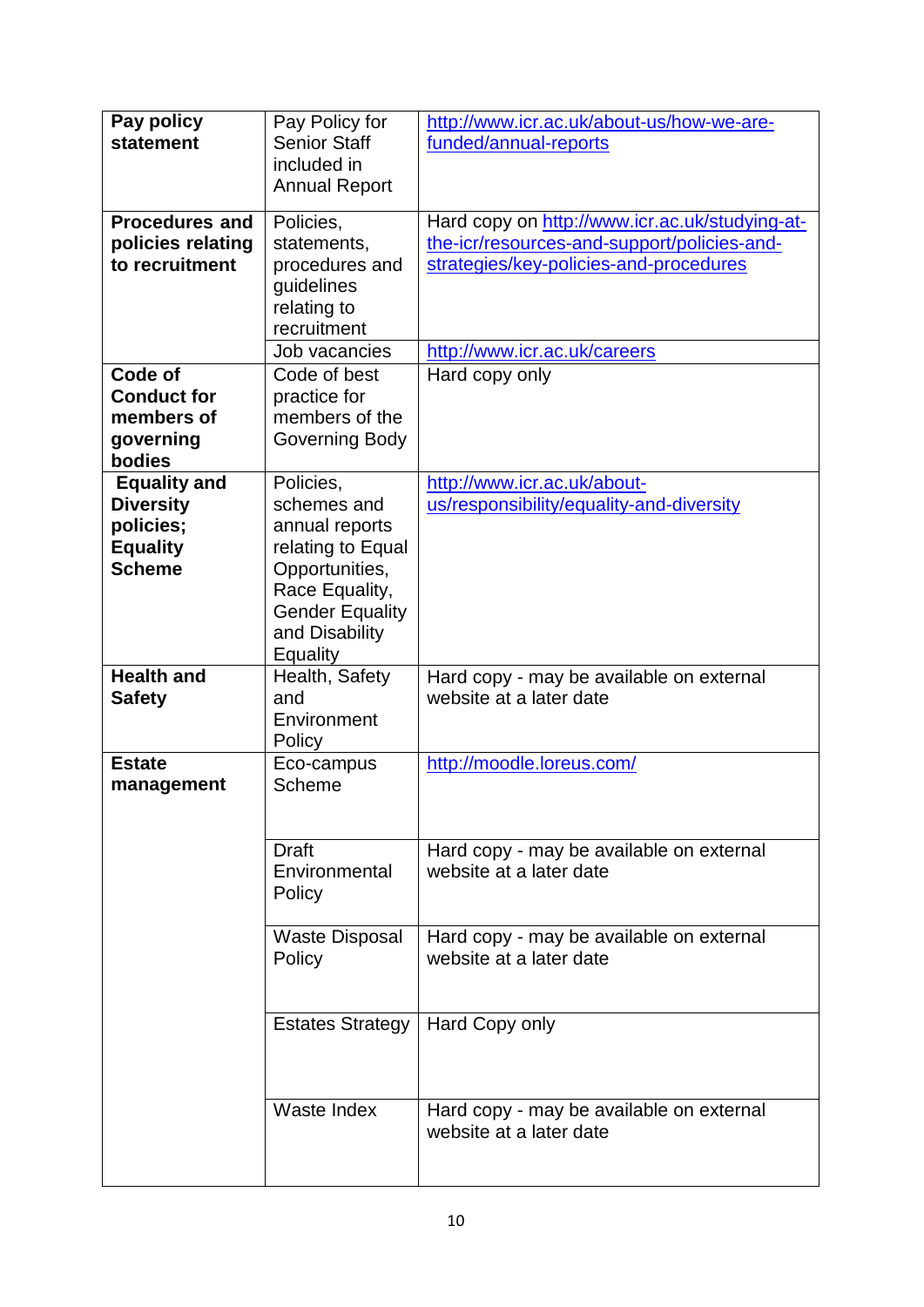|                        | B&M                   | Hard Copy only                             |
|------------------------|-----------------------|--------------------------------------------|
|                        | Maintenance           |                                            |
|                        | 15 years              | Hard Copy only                             |
|                        | Maintenance           |                                            |
|                        | Plan (active          |                                            |
| <b>Complaints</b>      | Freedom of            | http://www.icr.ac.uk/about-                |
| policy                 | Information           | us/responsibility/freedom-of-information   |
|                        | complaints            |                                            |
|                        | procedure             |                                            |
| <b>Records</b>         | Information           | Hard copy only                             |
| management             | security policies     |                                            |
| and personal           | Records               | Hard copy only                             |
| data policies          | management            |                                            |
|                        | and archiving         |                                            |
|                        | policies              |                                            |
|                        | Data protection       | Hard copy only                             |
|                        | policies              |                                            |
| <b>Fileplans</b>       | Record                | Hard copy only                             |
|                        | retention             |                                            |
|                        | schedules             |                                            |
| <b>Research policy</b> | General               | http://www.icr.ac.uk/working-with-industry |
| and strategy           | information           |                                            |
|                        | relating to           |                                            |
|                        | technology            |                                            |
|                        | transfer and          |                                            |
|                        | spin-out              |                                            |
|                        | companies             |                                            |
|                        | Knowledge             | http://www.hefce.ac.uk/ke/                 |
|                        | Transfer              |                                            |
|                        | <b>Strategy</b>       |                                            |
|                        | Intellectual          | Hard copy only                             |
|                        | property policy       |                                            |
|                        | and procedures        |                                            |
|                        | Declaration of        | Hard copy only                             |
|                        | competing             |                                            |
|                        | financial             |                                            |
|                        | Terms of              | Hard copy only                             |
|                        | reference for         |                                            |
|                        | <b>Joint Research</b> |                                            |
|                        | Committee             |                                            |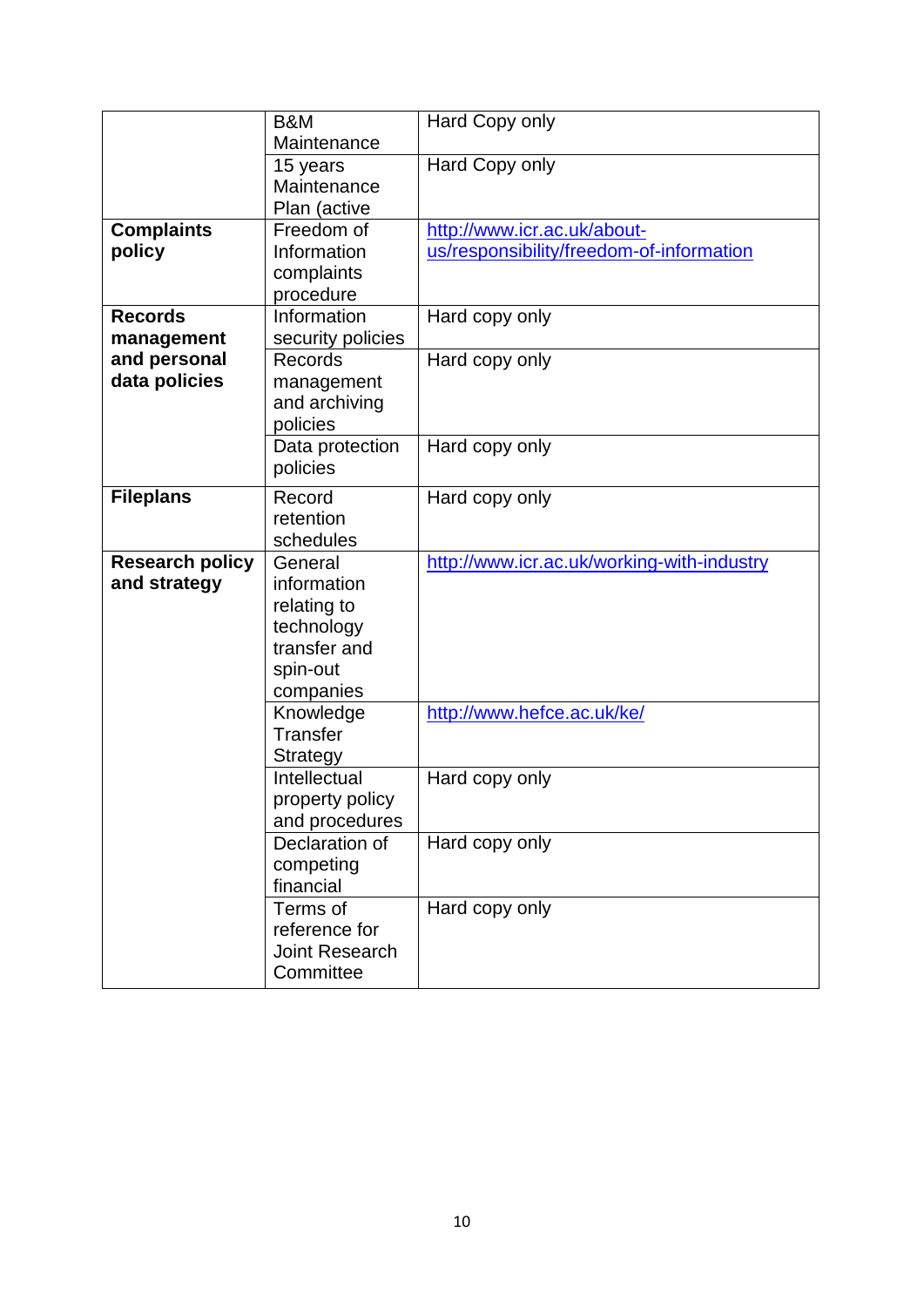<span id="page-11-0"></span>

|                                                                                                             | Procedure for<br>the investigation<br>and<br>management of<br>complaints<br>arising from<br>fraud or<br>misconduct in | http://www.icr.ac.uk/studying-at-the-<br>icr/resources-and-support/policies-and-<br>strategies/key-policies-and-procedures |
|-------------------------------------------------------------------------------------------------------------|-----------------------------------------------------------------------------------------------------------------------|----------------------------------------------------------------------------------------------------------------------------|
|                                                                                                             | medical and<br>scientific<br>research                                                                                 |                                                                                                                            |
|                                                                                                             | Policies and<br>procedures for<br>good practice in<br>clinical research                                               | Hard copy only                                                                                                             |
|                                                                                                             | Policy for the<br>removal,<br>storage, use<br>and disposal of<br>human tissue<br>for research                         | Hard copy only                                                                                                             |
| <b>Charging</b><br>regimes and<br>policies                                                                  | Freedom of<br>Information<br>Fees<br>Regulations                                                                      | http://www.icr.ac.uk/about-<br>us/responsibility/freedom-of-information                                                    |
| <b>Lists and registers</b>                                                                                  |                                                                                                                       |                                                                                                                            |
| Any information<br>we are currently<br>legally required<br>to hold in<br>publicly<br>available<br>registers | Declaration of<br>Interests of<br>Governing Body<br>members                                                           | Hard copy only                                                                                                             |
| <b>Asset registers</b>                                                                                      | <b>Estates Strategy</b>                                                                                               | Hard copy only                                                                                                             |
| <b>Information</b>                                                                                          | Information                                                                                                           | Hard copy only                                                                                                             |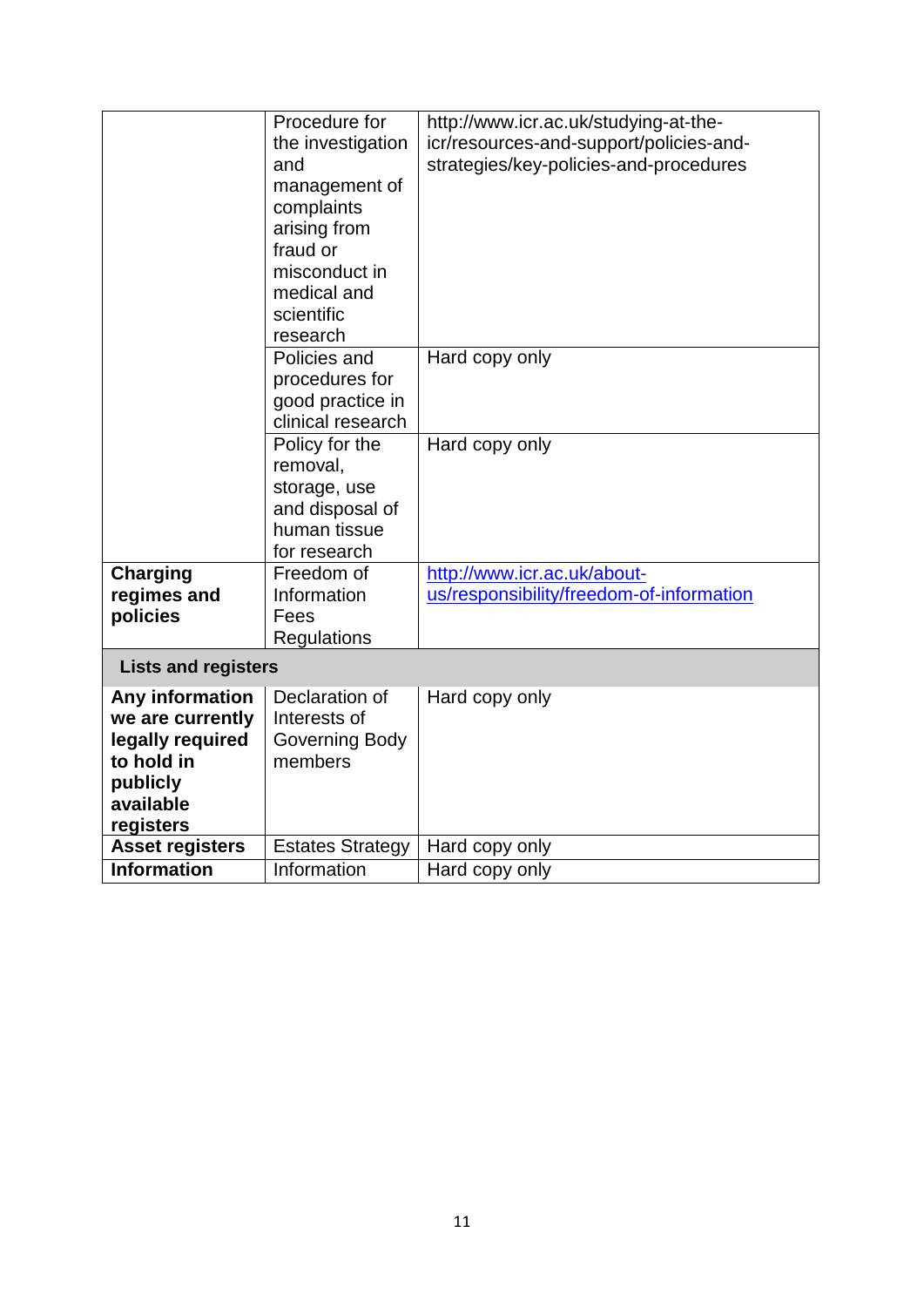| asset register                                                                                                   | asset register                                                                                                        |                                                                                                              |
|------------------------------------------------------------------------------------------------------------------|-----------------------------------------------------------------------------------------------------------------------|--------------------------------------------------------------------------------------------------------------|
| <b>CCTV</b>                                                                                                      | Spreadsheet                                                                                                           | Hard copy only                                                                                               |
|                                                                                                                  | stating location<br>of each<br>individual<br>camera on the<br><b>Sutton Site</b>                                      |                                                                                                              |
| Any register of<br>interests kept in<br>the HEI                                                                  | Memorandum<br>and Proforma<br>for Declaration<br>of Interests                                                         | Included in annual reports and accounts                                                                      |
| <b>Register of gifts</b><br>and hospitality<br>provided to<br>senior staff                                       | Guidance on<br>Acceptance of<br>Gifts, Reward<br>and Hospitality                                                      | Hard copy                                                                                                    |
| Senior staff's<br>declaration of<br><b>interests</b>                                                             | Conflicts of<br><b>Interests</b>                                                                                      | Hard copy                                                                                                    |
| The services we offer                                                                                            |                                                                                                                       |                                                                                                              |
|                                                                                                                  |                                                                                                                       | Information about the services we offer, including leaflets, guidance and                                    |
| newsletters.                                                                                                     |                                                                                                                       |                                                                                                              |
| <b>Prospectus</b>                                                                                                | Education<br>webpages                                                                                                 | http://www.icr.ac.uk/education/index.shtml                                                                   |
| <b>E-Learning</b>                                                                                                | Healthcare<br>resources -<br><b>Breaking</b><br>Barriers, A<br><b>Breath of Fresh</b><br>Air and Relax<br>and Breathe | http://www.icr.ac.uk/education/support/elearni<br>ng/index.shtml                                             |
| <b>Publications</b><br>database                                                                                  | Repository                                                                                                            | https://repository.icr.ac.uk/                                                                                |
| <b>Course content</b>                                                                                            | MSc module<br>guides                                                                                                  | http://www.icr.ac.uk/studying-at-the-<br>icr/opportunities-for-clinicians/msc-in-<br>oncology/course-modules |
| <b>Course fees</b>                                                                                               | <b>Tuition fees</b><br>table                                                                                          | http://www.icr.ac.uk/education/support/fees/in<br>dex.shtml                                                  |
| Funding, such<br>as grants and<br>bursaries,<br>available to<br>students from<br>the HEI                         | Studentship<br>webpages                                                                                               | http://www.icr.ac.uk/studying-at-the-icr/phds-<br>for-science-graduates/phd-application-<br>information      |
| <b>Services for</b><br>which the<br>university is<br>entitled to<br>recover a fee<br>together with<br>those fees | Fee charges                                                                                                           | http://www.icr.ac.uk/studying-at-the-<br>icr/resources-and-support/tuition-fees                              |